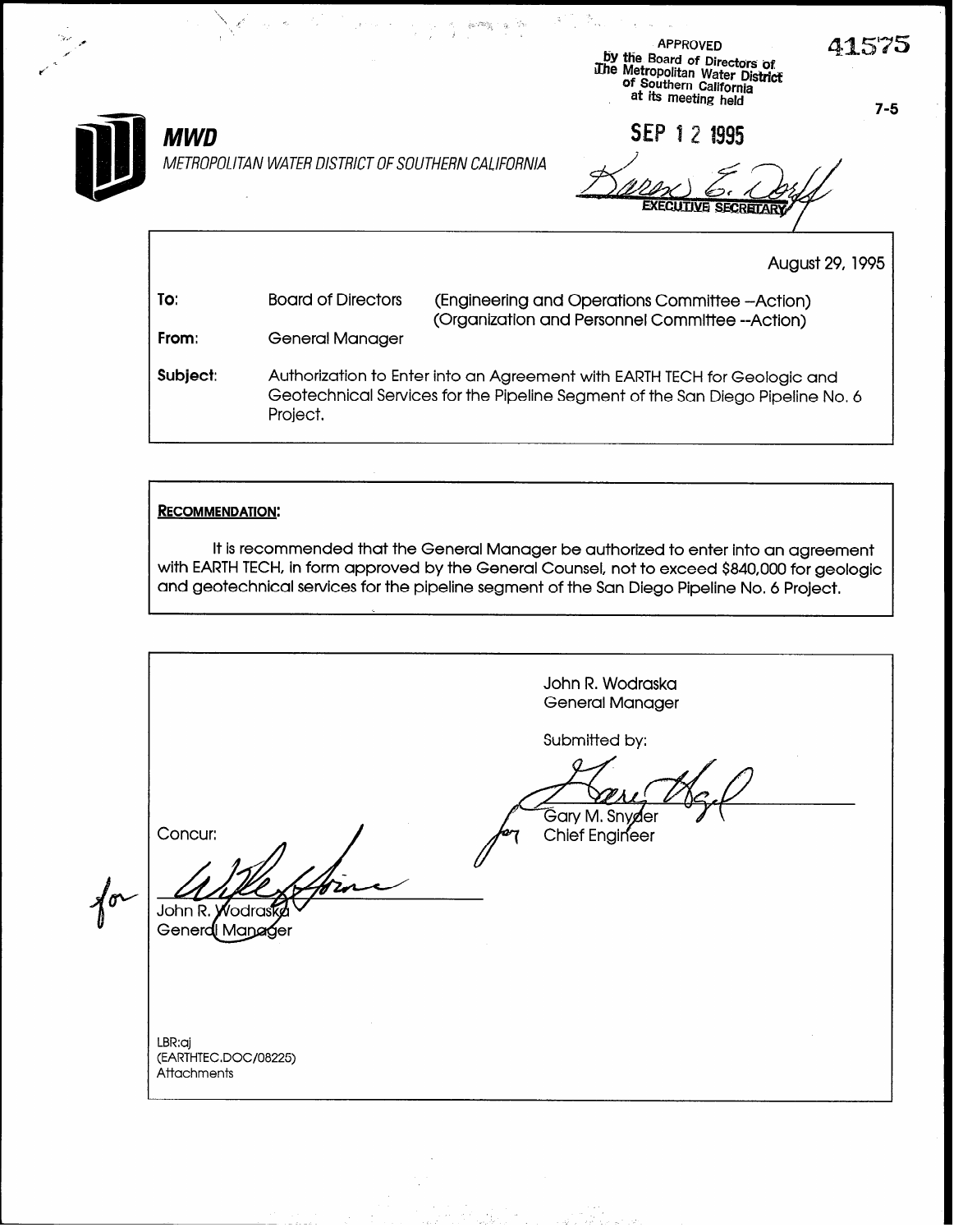#### **BRIEF DESCRIPTION:**

Request for Proposal No. 133 (RFP) was issued in May 1995. Eleven proposals were received and reviewed, and five respondents were selected for interviews by the Review Committee. Based on the result of the interviews and the strength of the proposals, the Review Committee has recommended EARTH TECH to provide geologic and geotechnical services for the pipeline segment of the San Diego Pipeline No. 6 Project. Evaluation criteria, including the business outreach goals, are outlined in Exhibit B.

|   |                              | <b>FUNDING</b>                 |   | <b>TYPE OF COMPETITION</b> |
|---|------------------------------|--------------------------------|---|----------------------------|
|   | <b>CONTRACT TYPE</b>         | CAPITAL/APPN. NO. 558<br>図     | □ | RFQ                        |
| 図 | NFW                          | $O$ & M                        | 図 | <b>RFP NO. 133</b>         |
|   | AMENDED                      |                                | □ | <b>INFORMAL RFP</b>        |
|   |                              | <b>BUDGET STATUS</b>           | п | OTHER COMPETITION          |
|   | <b>CONTRACT FORM</b>         | FY 95/96 AMT \$13,803,200<br>図 |   |                            |
|   | LEASE                        | <b>OUT-YEAR AMT</b><br>図       | п | <b>SOLE SOURCE</b>         |
| × | <b>PROFESSIONAL SERVICES</b> | \$303,000,500                  |   |                            |
|   |                              | <b>NON-BUDGET AMT</b>          |   |                            |
|   |                              |                                |   |                            |

#### PURPOSE/BACKGROUND:

In June 1993, your Board authorized the General Manager to finance all costs for the mitigation planning, land acquisition, and design in advance of the award of construction contracts, under Appropriation No. 558 for Metropolitan's portion of the San Diego Pipeline No, 6 Project, These geologic and geotechnical services for the pipeline segment are required to complete design and maintain the critical path schedule for the project.

#### MBE/WBE:

RFP No. 133 established certified Minority-Owned Business Enterprise (MBE) and certified Women-Owned Business Enterprise (WBE) participation goals at 15 percent and 5 percent, respectively, EARTH TECH has committed to achieve 19 percent MBE participation and 11 percent WBE participation. MBE/WBE participation firms are listed in Exhibit A,

#### CEQA COMPLIANCE / ENVIRONMENTAL DOCUMENTATION:

The Final Environmental Impact Report for the San Diego Pipeline No, 6 Project was certified by the Board on June 15, 1993, No further environmental documentation is required to proceed with implementation of this project.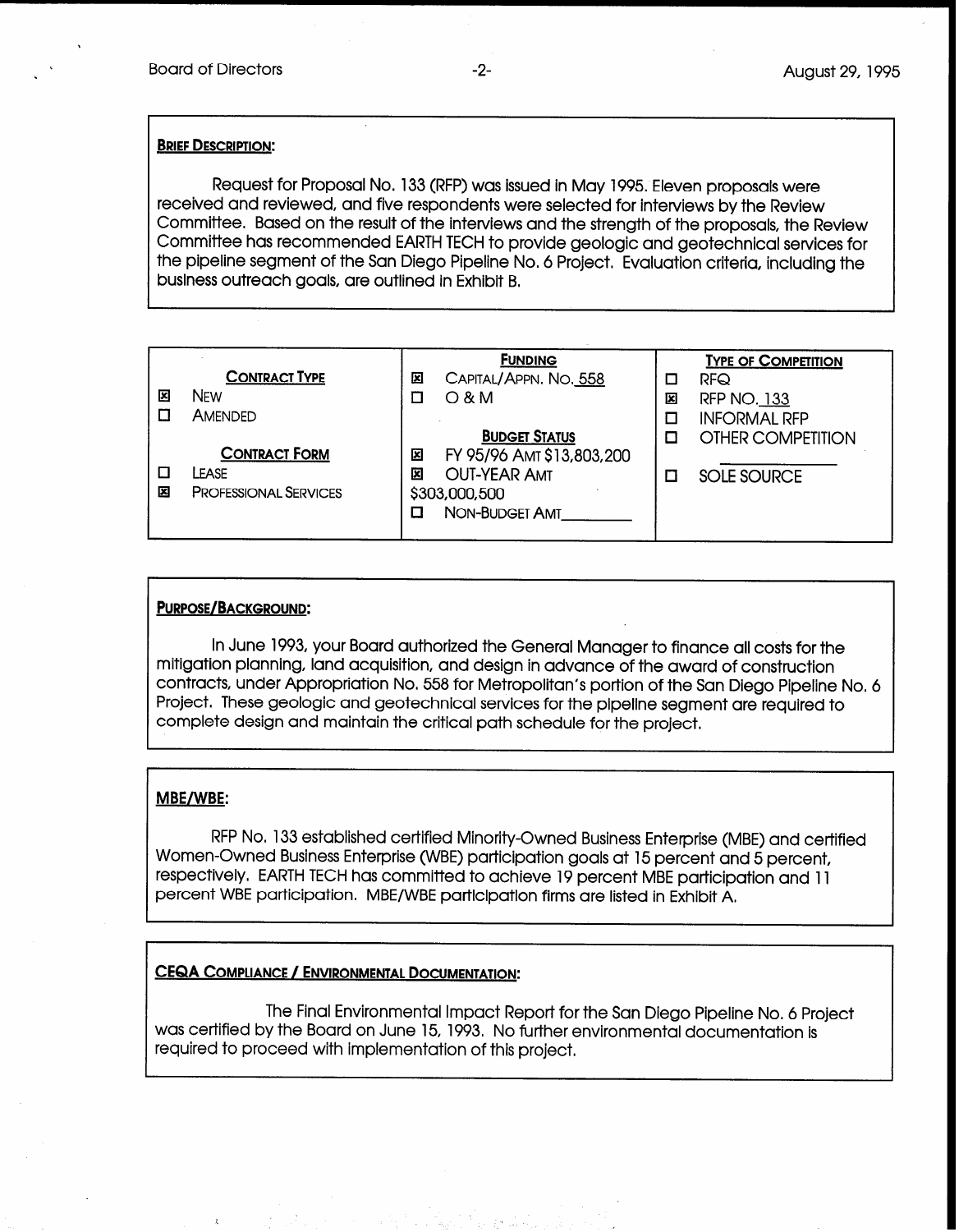# Board of Directors **-3-** August 29, 1995

| <b>RFP STATISTICS</b>                                                                               | <b>EVALUATION CRITERIA</b>                                                                                                                                                                                |
|-----------------------------------------------------------------------------------------------------|-----------------------------------------------------------------------------------------------------------------------------------------------------------------------------------------------------------|
| <b>FIRMS REQUESTED RFP</b><br>197.<br>11 FIRMS SUBMITTED PROPOSALS<br>5 FIRMS WERE SHORT-LISTED     | <b>PROPOSAL REQUIREMENTS, METHODOLOGY AND</b><br><b>TECHNICAL APPROACH, ORGANIZATIONAL</b><br><b>QUALIFICATIONS AND EXPERIENCE, TEAM EXPERIENCE,</b><br><b>OFFICE LOCATION AND MBE/WBE PARTICIPATION.</b> |
| <b>CONTRACTS WITH CONSULTANT</b><br><b>ES</b> TOTAL NO. 2<br><b>E MAXIMUM DOLLAR AMT. \$335,000</b> | <b>CONTRACTUAL DETAILS</b><br>図<br><b>ANTICIPATED DURATION 7 MONTHS</b><br>図<br><b>HOURLY RATES EXHIBIT C</b>                                                                                             |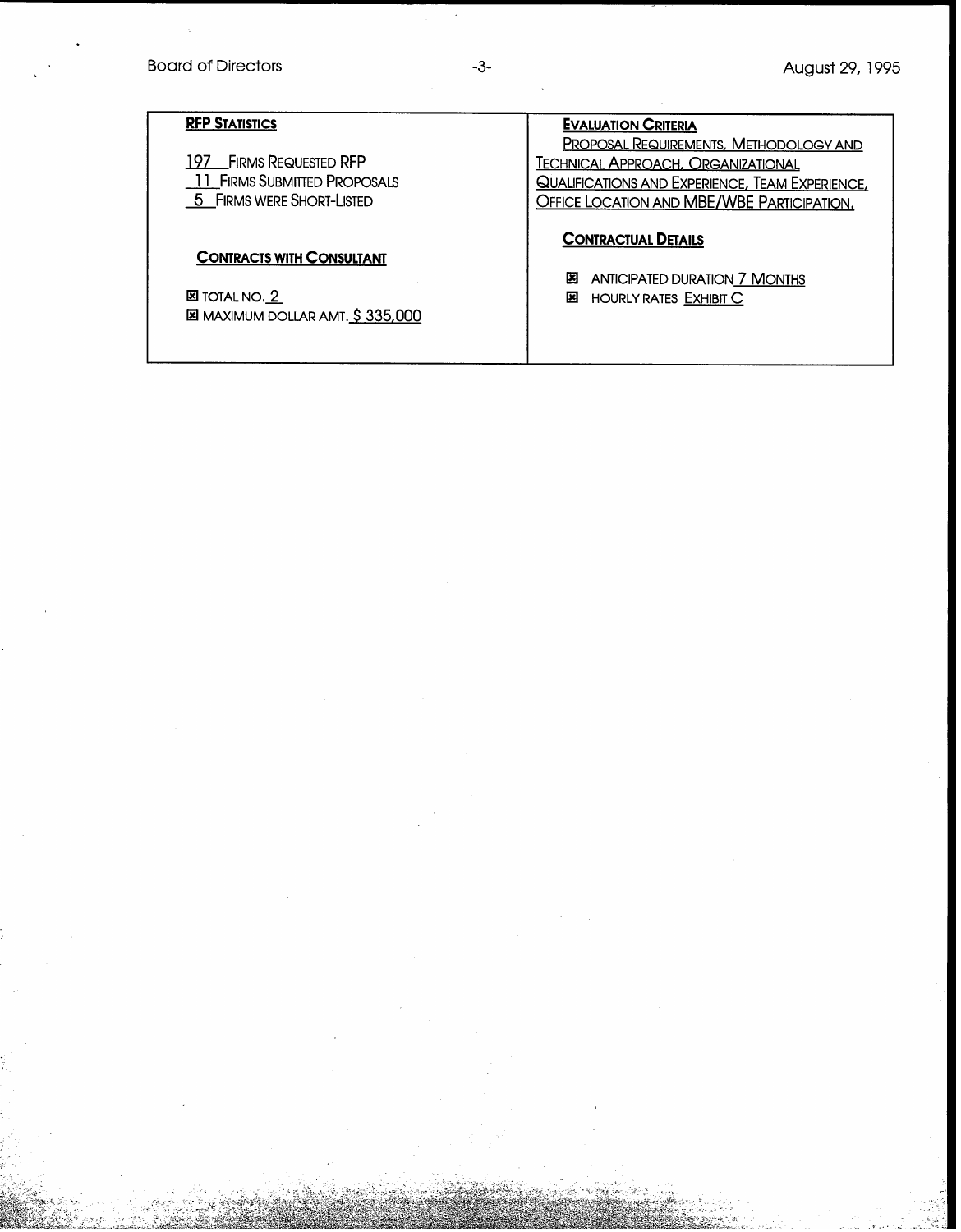41575

|                                                  | MBE/WBE PARTICIPATION FORM                       |                                           |                                  |  |  |
|--------------------------------------------------|--------------------------------------------------|-------------------------------------------|----------------------------------|--|--|
|                                                  | Project Goals                                    | <b>MBE</b><br>℅                           | <b>WBE</b><br>℅                  |  |  |
|                                                  |                                                  | 15                                        | 5                                |  |  |
| Consultant<br>(If Consultant is a<br>MBE OR WBE) | <b>Type of Services</b>                          | ℅<br><b>MBE</b>                           | Participation<br><b>WBE</b><br>% |  |  |
| Subconsultant                                    | Type of Services                                 | Participation<br><b>MBE</b><br><b>WBE</b> |                                  |  |  |
| American Ventures, Inc. Value Engineering        |                                                  | 1.5                                       | N/A                              |  |  |
| Tri-County Drilling, Inc. Drilling               |                                                  |                                           | 4                                |  |  |
| C & L Drilling Company                           | Drilling                                         |                                           | 7                                |  |  |
| Geotechnical<br>Consultants, Inc.                | Field Investigation and<br>Geotechnical Analyses | 15.0                                      | N/A                              |  |  |
| Geotechniqiue<br>Consultants                     | Dilatometer Testing                              | 1.0                                       | N/A                              |  |  |
| TDL Engineers, Inc.                              | Tunneling Issues<br>Engineering Analyses         | 1.5                                       | N/A                              |  |  |
|                                                  |                                                  |                                           |                                  |  |  |
|                                                  | <b>Total Participation:</b>                      | 19.0<br><b>MBE</b>                        | 11<br><b>WBE</b>                 |  |  |

 $\zeta$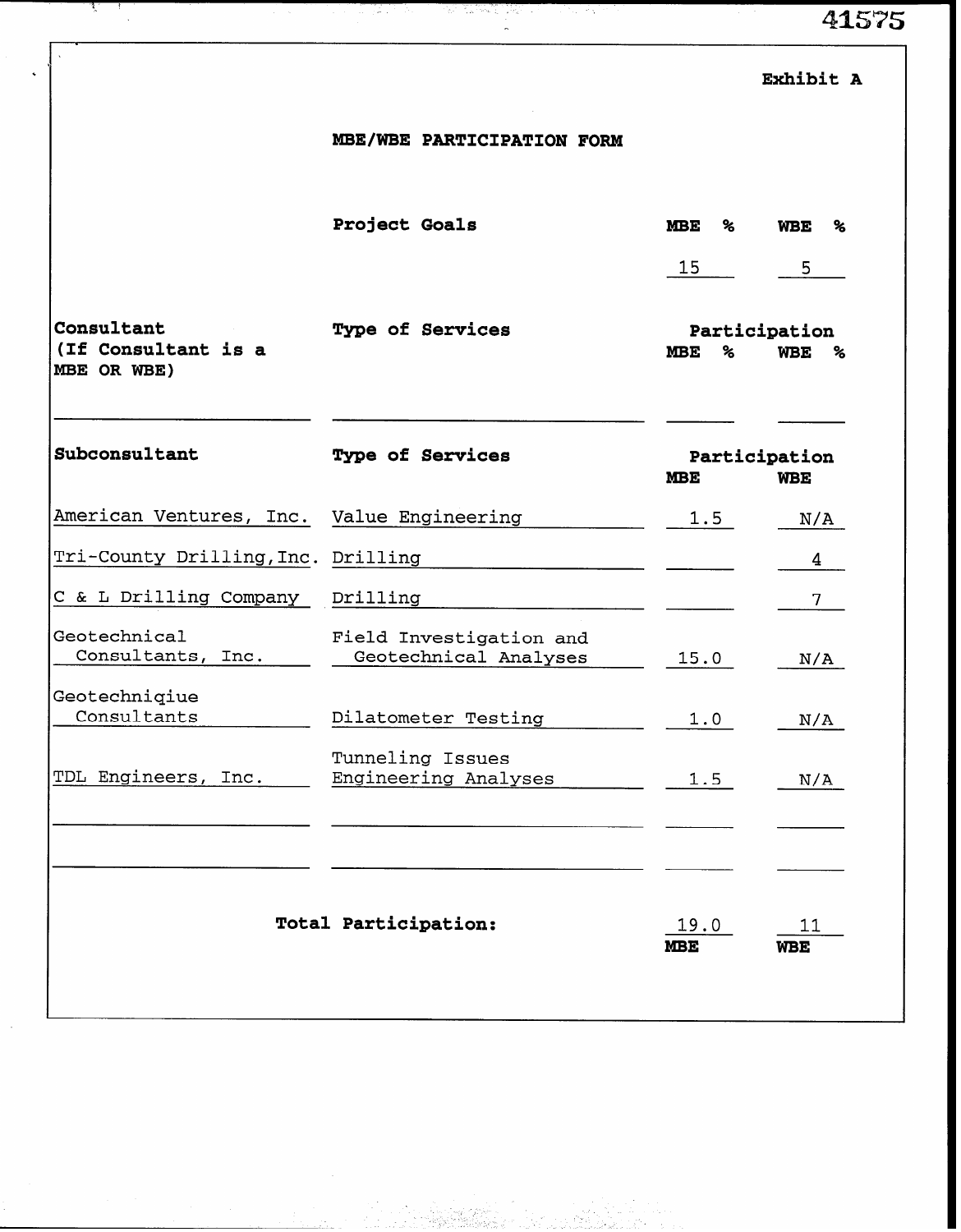This section uses the following tracking code :  $\int \mathcal{I} \mathcal{A}$ 

This section uses the following index code :  $41575$ 

# Page Place Holder Sheet / Page Tracking Sheet

## Page Place Holder Sheet Page Tracking Sheet This sheet stands in for a section consisting of [13] consisting of [13] consisting of [13] consisting of [13] consisting of [13] consisting of [13] consisting of [13] consisting of [13] consisting of [13] consisting of [13] consisting of [13] consisting of This section of total number of pages of pages in this document, including those has been pulled from the document titled: starting at page number  $E \times E$ . and ending with page number  $E \times E$ as numbered in the document. This section was pulled for seperate processing due to: D Duplex Pages □ Page Size

Simple Binding  $\Box$ 

 $\Box$  Special Binding

□ Mounted Components

 $\Box$  Page Material

D Damaged Page

**C** Text on Screen

□ Image Only Pages

**Ø** Page Rotation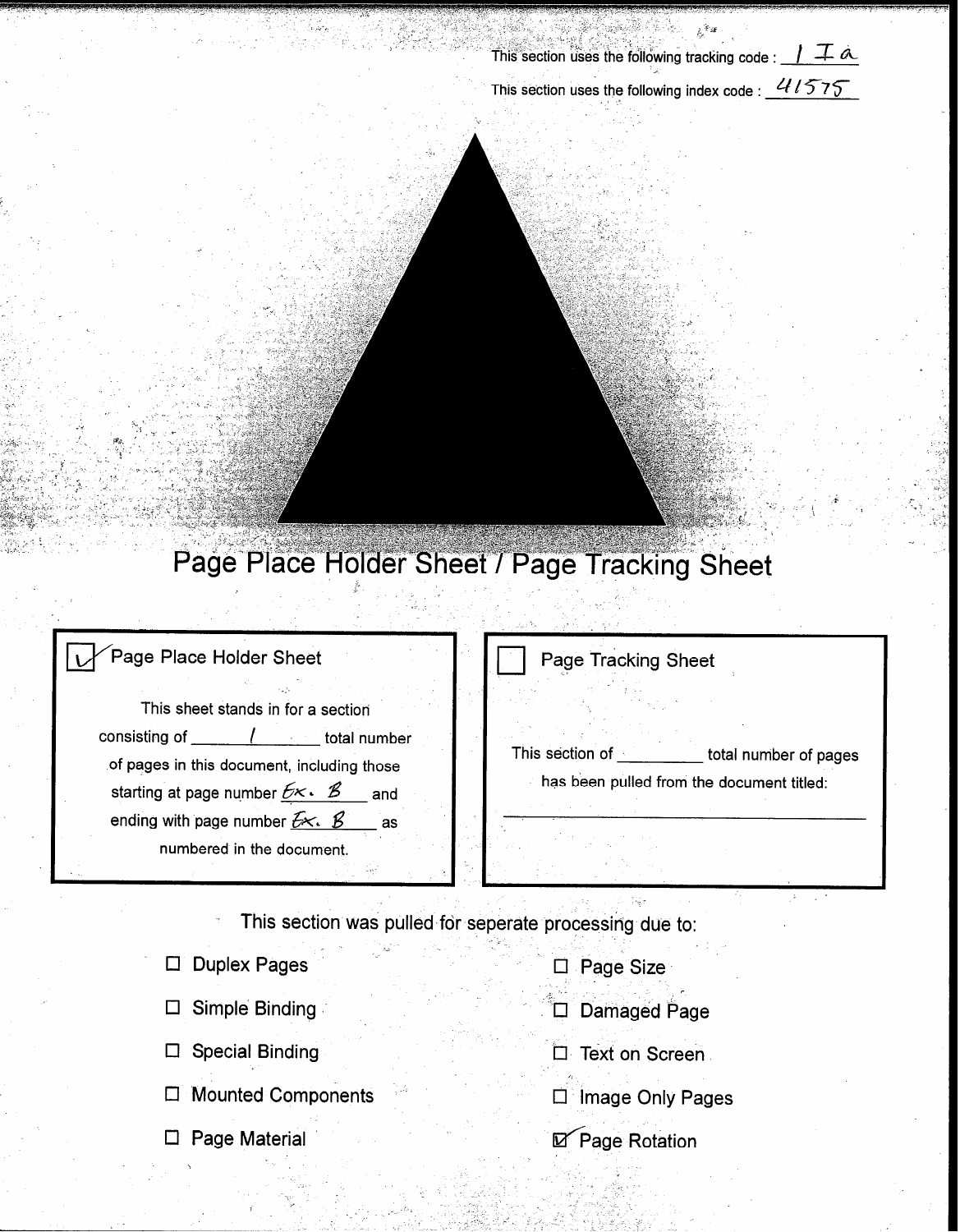# 41575

# Exhibit C

### EARTH TECH Schedule of Fees

|                                         | Rate/Hour |
|-----------------------------------------|-----------|
| Senior Officer/Principal                | \$150     |
| Officer/Senior Program Director         | 135       |
| Program Director/Senior Project Manager | 120       |
| Project Manager/Senior Professional     | 110       |
| Senior Project Professional             | 95        |
| Project Professional                    | 90        |
| Senior Staff Professional/Technician    | 75        |
| Staff Professional/Technicial           | 70        |
| Technician/Technical Support            | 60        |
| Assistant Technician/Technical Support  | 50        |
| Assistant/Technician/Clerical Support   | 35        |

 $LBR:a1$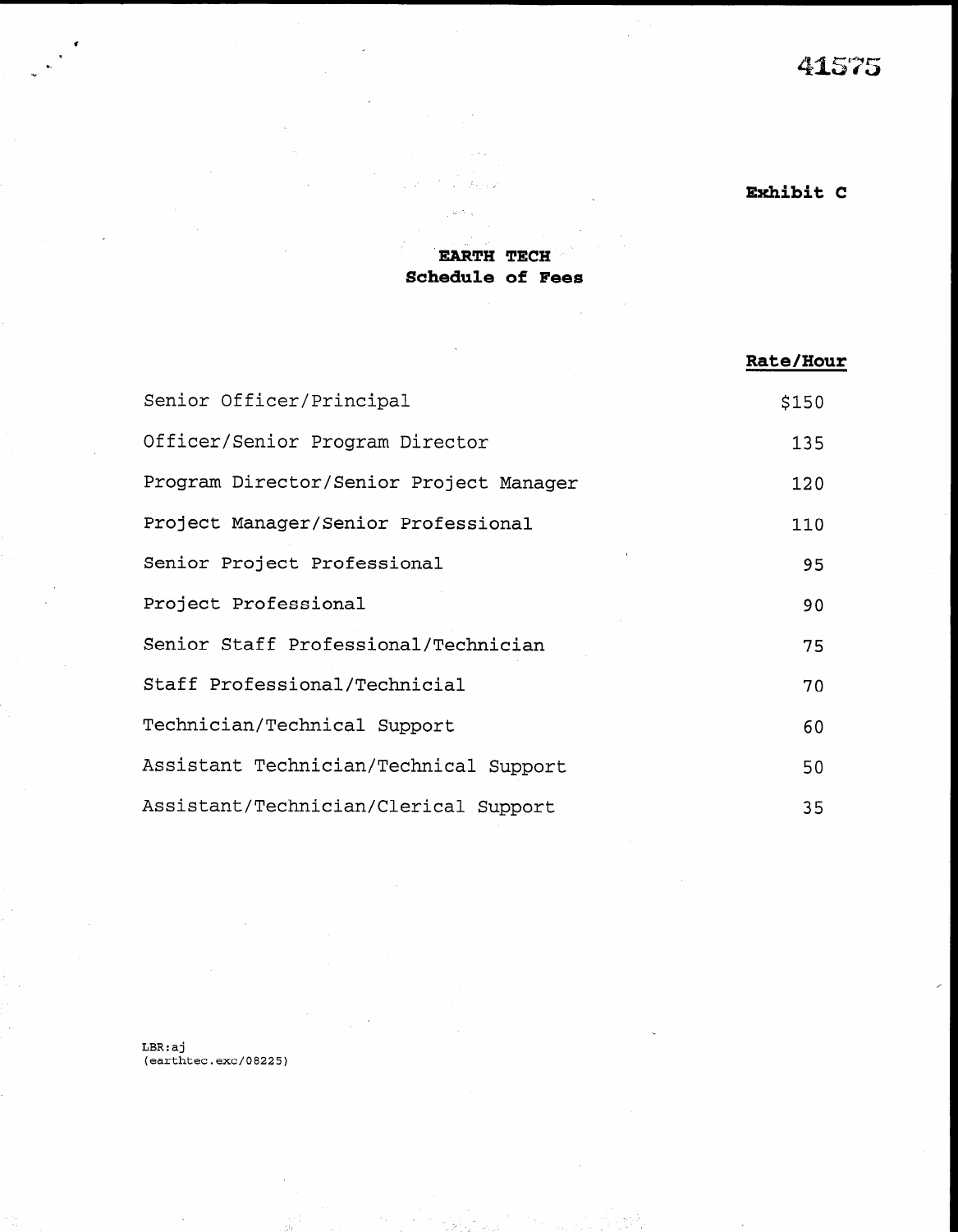This section uses the following tracking code :  $\sqrt{\mathcal{I}}$   $\alpha$ 

This section uses the following index code :  $41575$ 

an Indonesia<br>Kacamatan ing Kabupatèn K

# Page Place Holder Sheet / Page Tracking Sheet

 $\frac{1}{\sqrt{2}}$ 

| Page Place Holder Sheet                                                                                                                                                                                           |  | Page Tracking Sheet                                                                   |  |  |
|-------------------------------------------------------------------------------------------------------------------------------------------------------------------------------------------------------------------|--|---------------------------------------------------------------------------------------|--|--|
| This sheet stands in for a section<br>consisting of<br>total number<br>of pages in this document, including those<br>starting at page number<br>and<br>ending with page number<br>as<br>numbered in the document. |  | This section of<br>total number of pages<br>has been pulled from the document titled: |  |  |

This section was pulled for seperate processing due to:

| <b>Duplex Pages</b>    | Page Size           |
|------------------------|---------------------|
| Simple Binding         | <b>Damaged Page</b> |
| <b>Special Binding</b> | Text on Screen      |
| □ Mounted Components   | Image Only Pages    |
| Page Material          | Page Rotation       |
|                        |                     |